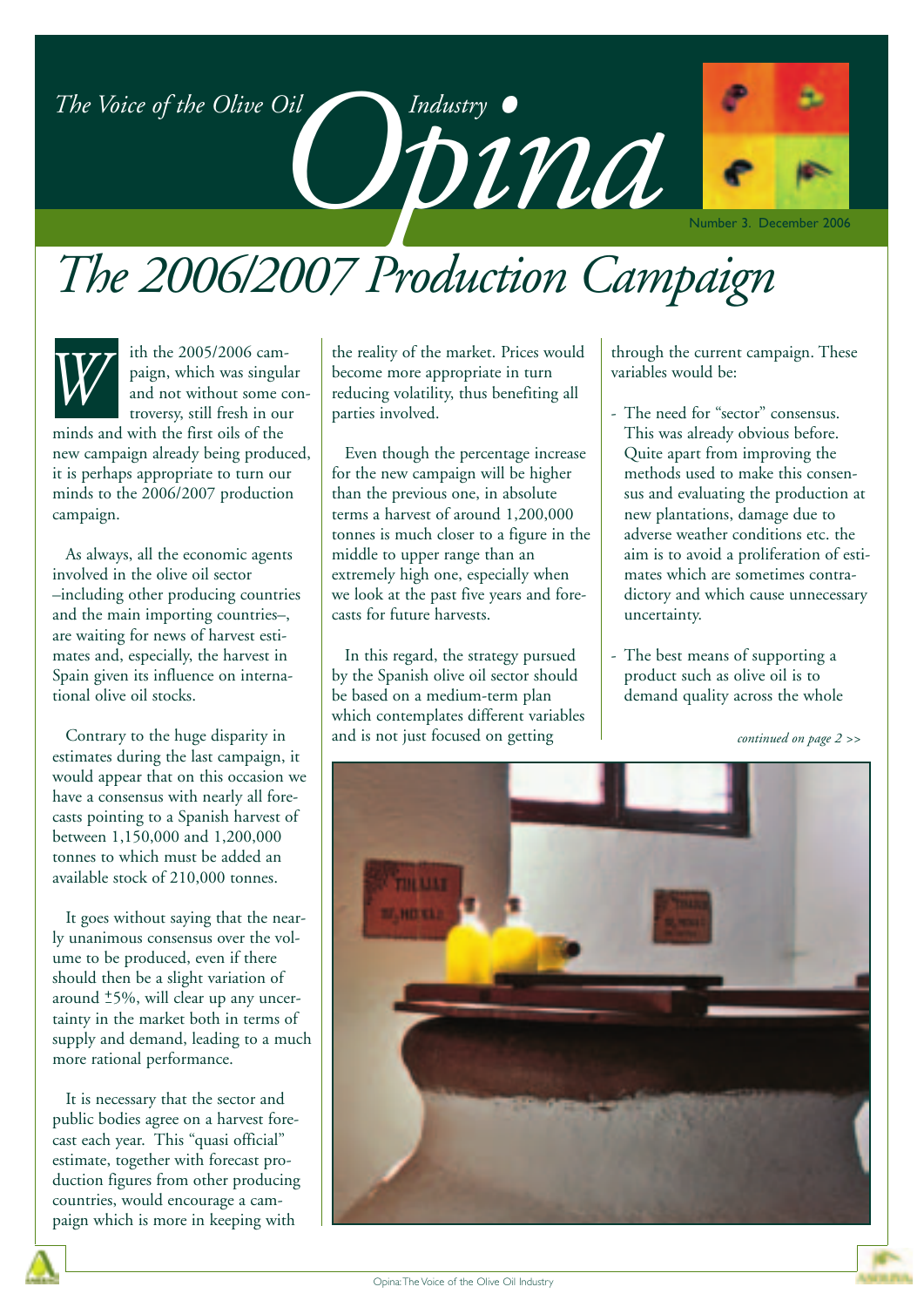value chain. The objective is to study the whole process and wield a tighter control over any weak points identified.

- The concept of stable prices has not been devised to advocate low prices, but to try and avoid any sharp price swings in short spaces of time. The more transparent the sector is and the more attention paid to the last link in the chain, i.e. the customer, the easier this stability will be to achieve.
- Even though it is easy to assume that the domestic market will recover if prices are lower, we must not lose sight of the fact that this market accounts for half of the total production and that it is difficult to increase per capita consumption. Therefore, the Spanish consumer must be prevented from shying away from olive oil.
- The Spanish food service sector plays an essential part in olive oil

consumption and must be paid particular attention and have its own action plan.

- We cannot stress enough the need for a generic marketing campaign, one which is quite separate from those being pursued by the various brands, aimed at promoting the advantages of olive oil both in Spain and abroad by including, for instance, scientific data regarding the health benefits of olive oil. We still have a long way to go in this area, especially in the domestic market and special attention will be needed for the younger section of the population.
- During the past five campaigns, the average volume of oil exported was 50.6% of the total production which demonstrates this market's importance as an outlet for production so avoiding surpluses. If we consider that bulk exports are affected more by external than internal

factors, we must consolidate and expand the growing trend of exporting bottled oil in order to reduce our dependence on bulk exports.

Perhaps "sector coordination" which comes at the end of the list of actions making up the strategic plan should actually come first as any plan demands a minimum, or, should I say, maximum amount of coordination.

It might be a good idea to recall that the "Interprofesional" was drawn up precisely to resolve all of the issues described above.

The logical question is then, what does the "Interprofesional" hope to achieve through this action plan? The answer to this will determine whether we should continue with our "day-today" approach or whether we are to adopt actions more in keeping with the sector's medium and long-term requirements.

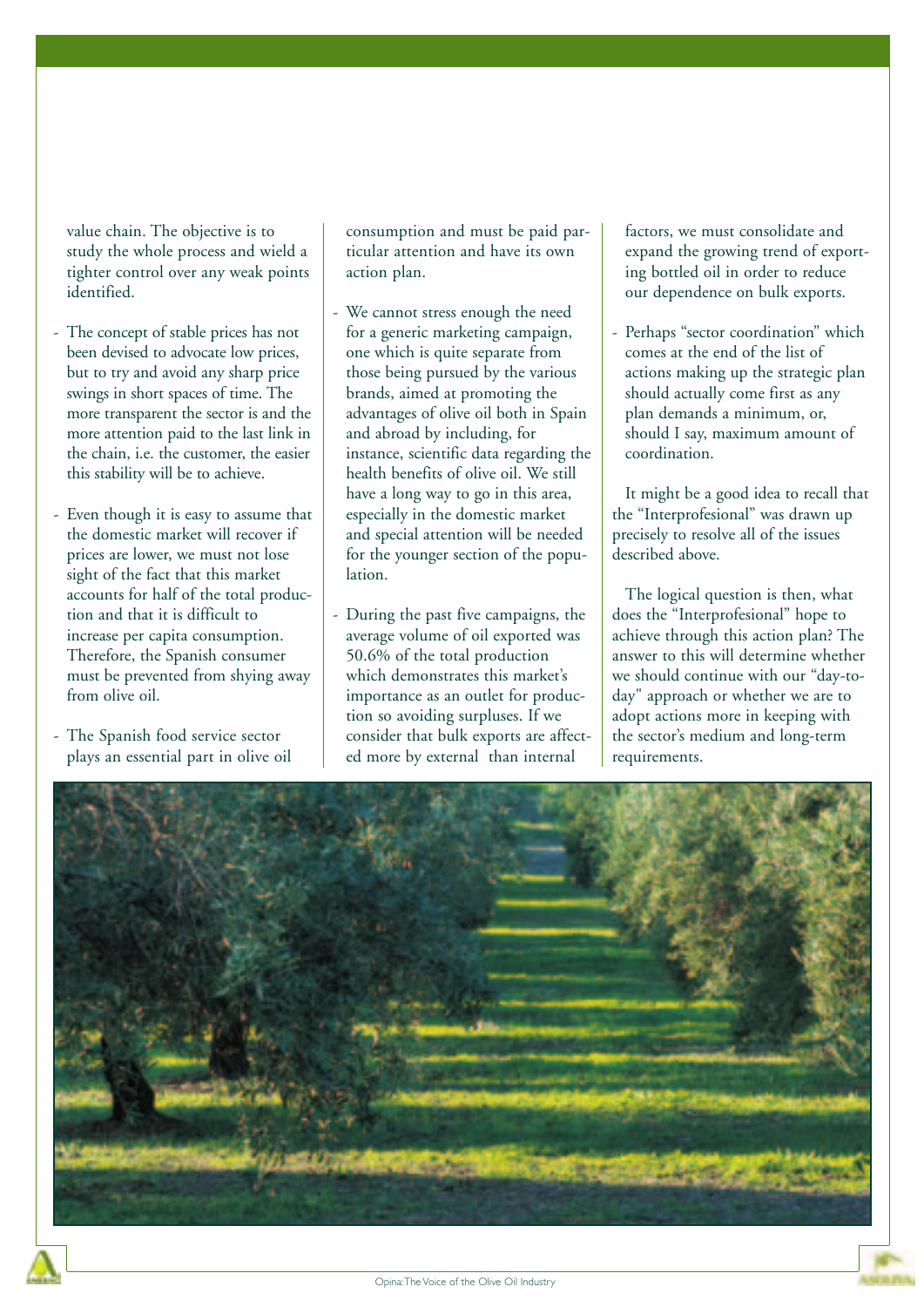# *Decline in Domestic Olive Oil Consumption*

ending figures for October, sales of olive oil made by ANIERAC bottling companies totalled 307 million litres, 12% down on the previous campaign. This decline in the domestic consumption of brand name bottled olive oils is a direct result of the increase of ex mill prices which began during the summer of 2005 and continued throughout the 2005/2006 campaign with the price reaching 4.2 euros/kilo at the olive mills. **P** ending figures for October, solive pomace oil was not sales of olive oil made by affected by this decrease in consump ANIERAC bottling compa-<br>nies totalled 307 million

Between November 2004 and September 2005, ANIERAC companies placed 350.57 million litres of bottled olive oil in the market compared with 307 million litres so far this year. This is nearly 43 million litres less, a fall of 12.22%. As you can see from the figures, all categories were affected nearly equally by this fall in consumption apart from "extra virgin oil" which fell by 6%.

affected by this decrease in consumption although prices were also in line with other olive oils. To September, nearly 23 million litres of olive pomace oil were placed in the domestic market, nearly half a million more than the previous campaign, and an increase of 2.10%.

Increased sales of seed oils is not a reflection that olive oil consumers are switching over to these oils. During this same period, sales of seed oils increased by 15 million litres, much less than the 43 million litres sales loss reported by olive oils. Since November 2005, 338.8 million litres of seed oils have been sold, with sunflower oil accounting for 298 million litres. Sunflower oil is the clear leader in this market with refined seed oils trailing a long way behind.

Overall sales of bottled oils, which were affected by a downturn in olive oils sales, fell 3.92% or 27.3 million litres less than the previous campaign.



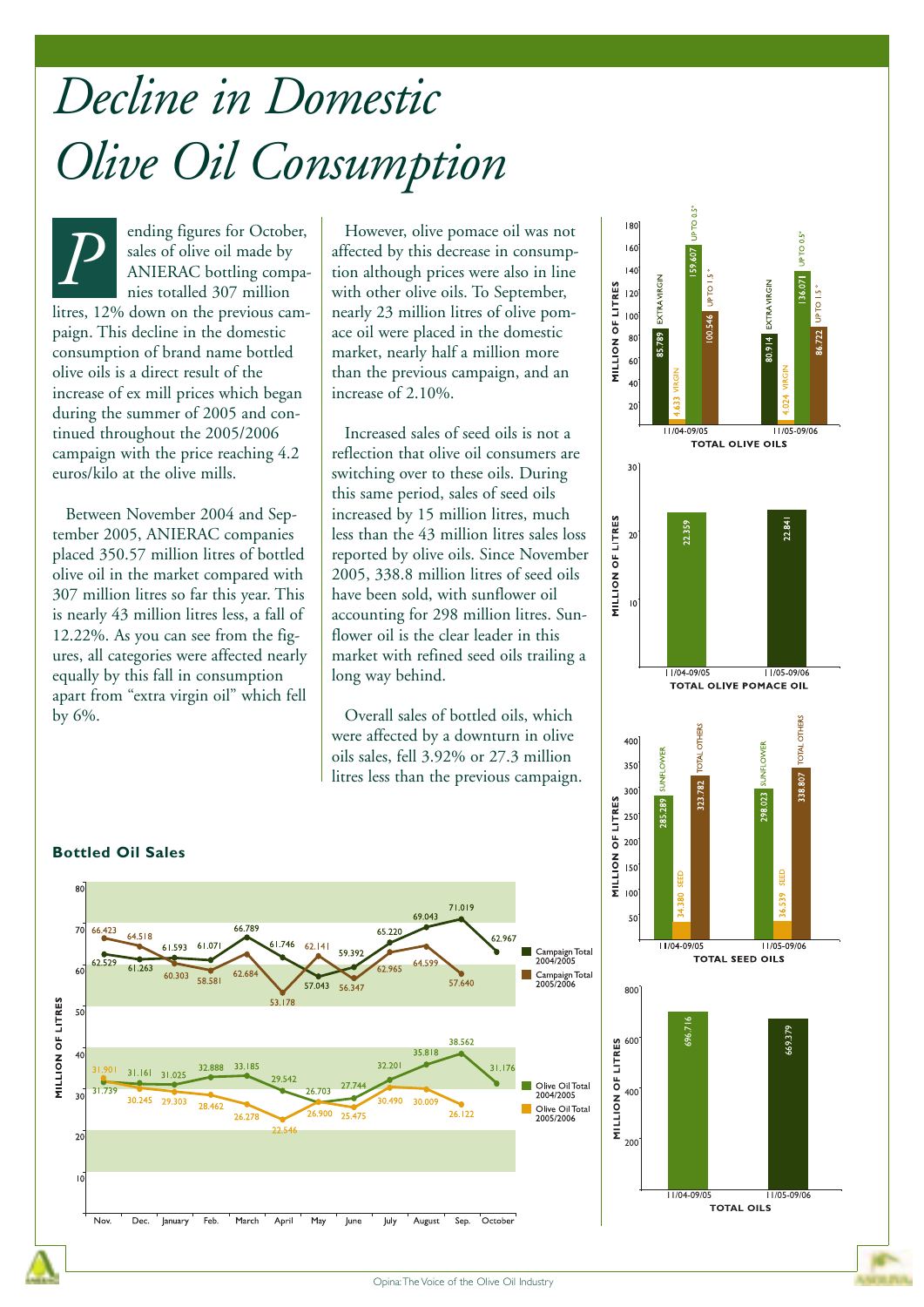### *Interview with Habid Essid, Executive Director of the International Olive Oil Council*



*Since the International Olive Oil Council (IOOC) was set up, the projection of olive oil on the international stage has changed, especially in recent years. What role do you think the IOOC has played in changing this mind-set? And what measures is the IOOC taking?* 

Absolutely, since the IOOC was set up in 1956, the international community has looked at the sector with different eyes. I cannot deny that the role played by the IOOC has been fundamental. In fact, our organisation has helped the cultural and technical advancement of olive oil over the past 50 years, encouraging research and development, promoting the transfer of technologies –particularly in olive oil producing countries in the Mediterranean basin, and offering training for executives in order to improve the quality of olive grove production. These activities have given a boost to production both in qualitative and quantitative terms.

With regards to the international trade of olive oil, olive pomace oil and table olives, the IOOC has been active in fine-tuning the physico-chemical and sensory standards which have enabled us to improve and evaluate the level of awareness about the composition and quality of olive oil products.

Another issue which has helped has been the harmonising of national and international legislation regarding the sale of olive oils, olive pomace oils and table olives.

We must also not forget the work carried out by the IOOC since 1984 aimed at bolstering the consumption of olive oil and table olives which has enabled us to embrace changes in production and give this basic product a worldwide dimension instead of being considered purely Mediterranean in nature.

This is one of the sector's most significant achievements which has also resulted in an improvement of the socio-economic conditions of olive oil growers.

I would also like to point out that, as part of the measures taken recently by the IOOC to keep abreast of changes within the sector, a new international olive oil and table olive agreement was adopted in April 2005 which includes significant changes compared to the 1986 agreement.

*One of the International Olive Oil Agreement's objectives which comes under the IOOC's remit is fostering international cooperation.What steps have been taken and what are the most significant advances made in this area?* 

The IOOC leverages international cooperation to carry out its activities in various fields.

In the field of technical cooperation, the IOOC works alongside the Common Fund for Commodities, amongst others, financing R+D projects which cover various aspects of olive growing as well as financing environmental protection projects.

With regards to education, I would particularly like to stress our scientific collaboration with the universities of Spoleto (Italy) and Cordoba in their Olive Growing and Olive Oil Technology Masters courses.

The IOOC works on setting standards for the sector and I would highlight our cooperation with the Codex Alimentarius with regards to harmonising standards and our collaboration with physico-chemical and sensory research laboratories in member and non-member countries.

Concerning international trade, we have put in place international agreements and conventions in cooperation with all the players in the olive oil sector worldwide in order to avoid fraudulent practices.

This international cooperation between national and international players has benefited the International Olive Oil Council and its members, helping the sector advance, which in turn has led to a notable improvement in the quality of olive oil products.

*New heavy-weight olive oil producers are emerging beyond the Mediterranean basin.What is your view of the new production map? And what about the role played by your own country, Tunisia? Will the Council's policies change?* 

Yes quite, the olive tree has been introduced to many a landscape whilst other countries have plans to develop olive groves. Particularly, Argentina, Australia, New Zealand, Chile, Peru, the United States, South Africa, China and Iran.

The majority of the countries I have just mentioned, apart from Iran, have applied the same method used in wine

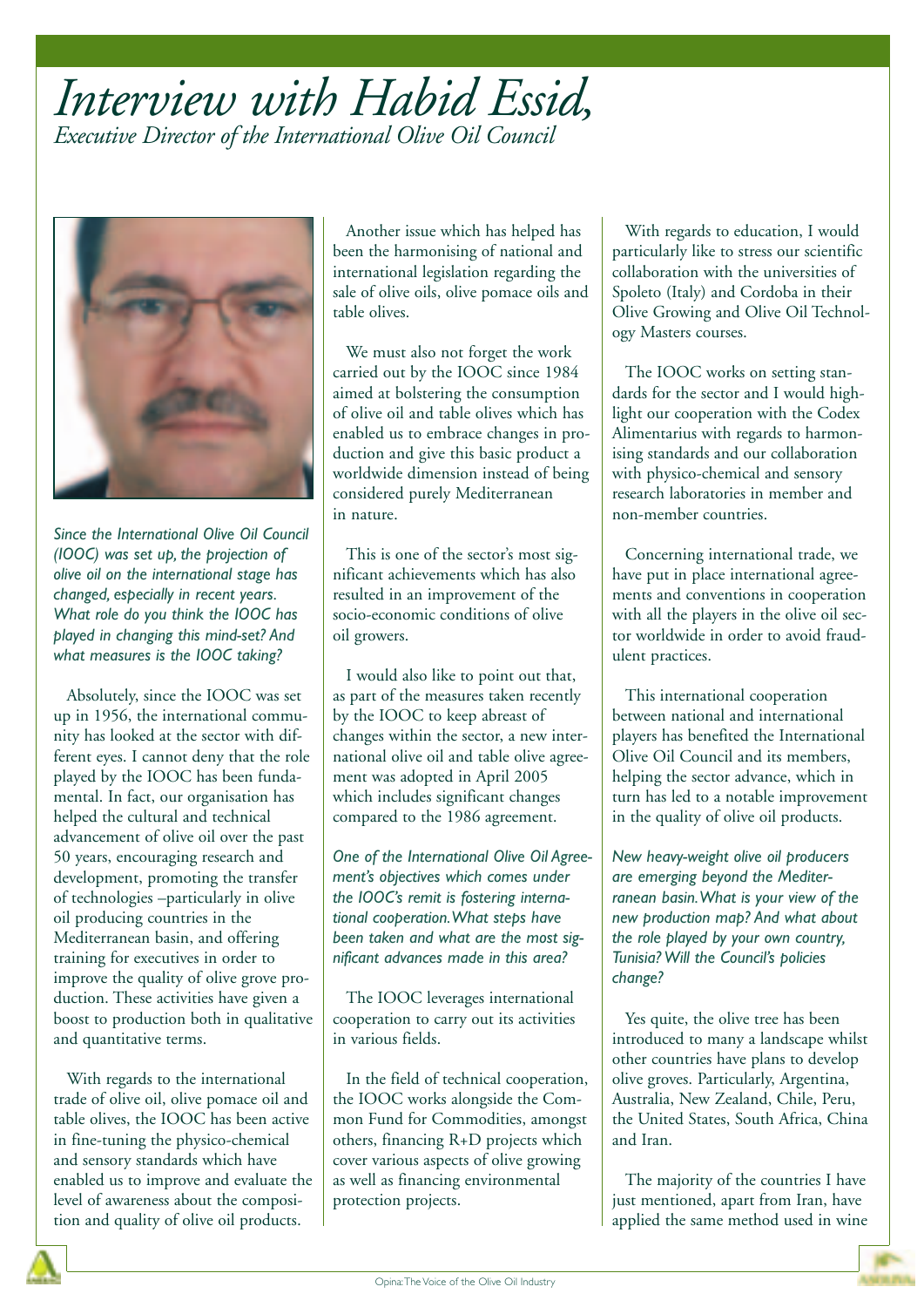production for their olive oil production as this method has enabled them to compete with traditional wine-producing countries, offering high-quality, competitively-priced wines.

Olive oil production in these countries, especially Argentina –where 70,000 hectares were planted between 1998 and 2003 and where production is forecast to reach 45,000 metric tonnes in 2010, in other words, double the figure for 2005–, and Chile –which already produces internationally renowned olive oils– are set to advance rapidly and we must therefore take these countries into account in the long-term.

However, I believe they currently lack the age-old experience of traditional oil-producing countries.

Considering the growing importance of these so-called "emerging" countries on the international stage, the IOOC has taken steps to encourage old members, such as Argentina and Chile, to return to our ranks, and for new members of the International Olive Oil and Table Olives Agreement, such as Australia and New Zealand, to join us. These moves can only help old and new members alike.

*The promotional activities carried out by the IOOC and producing countries have opened up new markets such as the United States, Japan and Australia... which direction should the industry be heading in order to carry on growing?* 

The opening of these markets is a result of the tireless marketing campaigns carried out by the Council and member countries since 1984.

With regards to marketing programmes which the Council should undertake in the future, I would like to mention a recent study concerning the reach and impact of the activities we have carried out and which recommends focusing future activities on, on the one hand, domestic markets, i.e. Mediterranean producing and consumer countries where action is required to bolster consumption –and, on the other, the international market including third party countries where marketing campaigns have been carried out previously.

And future markets will be chosen depending on their economic importance, real consumer purchasing power, real and future consumption levels and the growth of the demand margin.

Our priorities are India, China and South Korea.

#### *What challenges are facing the sector and what do you feel the IOOC's future role will be in terms of marketing?*

There are several challenges that the International Olive Oil Council will have to face up to immediately while bearing in mind all the areas which make up the olive oil sector. First of all, I would mention the environmental impact of olive oil subproducts, their treatment and re-use.

The IOOC's members are aware of this issue and have highlighted safeguarding the environment as a priority in the new International Agreement. In fact, the Council is already moving to address the issue and has set up a project for the treatment and re-use of olive oil subproducts in conjunction with the Common Fund for Commodities.

The second challenge facing the sector is the pursuit of scientific research which will favour the development of

olive oil products and adapt them to future needs. The Council will support, as it always has, applied scientific research into these products.

The International Olive Oil Council will need to carry on its work to improve the quality of olive oil and table olives in order to place these products in the international market and to face up to challenges from other edible oils.

And concerning marketing, I have already mentioned the recommendations made in the study of the IOOC's marketing actions and the new markets where campaigns should be carried out.

#### *What role do you think Spain will play in the future olive oil market?*

Spain's role in the international market is continuously increasing, confirming its position as the leading producer of olive oil and table olives.

In fact, each year Spain's share of the world market increases due to improvements made to its export structure –such as increasing bottled olive oil exports–, the wide range of varieties which are winning international competitions due to their high quality and, lastly, a wide range of customers.

This achievement is largely due to the strong national production system which is a model to be followed, developing scientific research into olive oil products, both countrywide and through local development programmes, the significant contribution from marketing activities carried out by public bodies and the private sector and also to trade strategies pursued by food groups.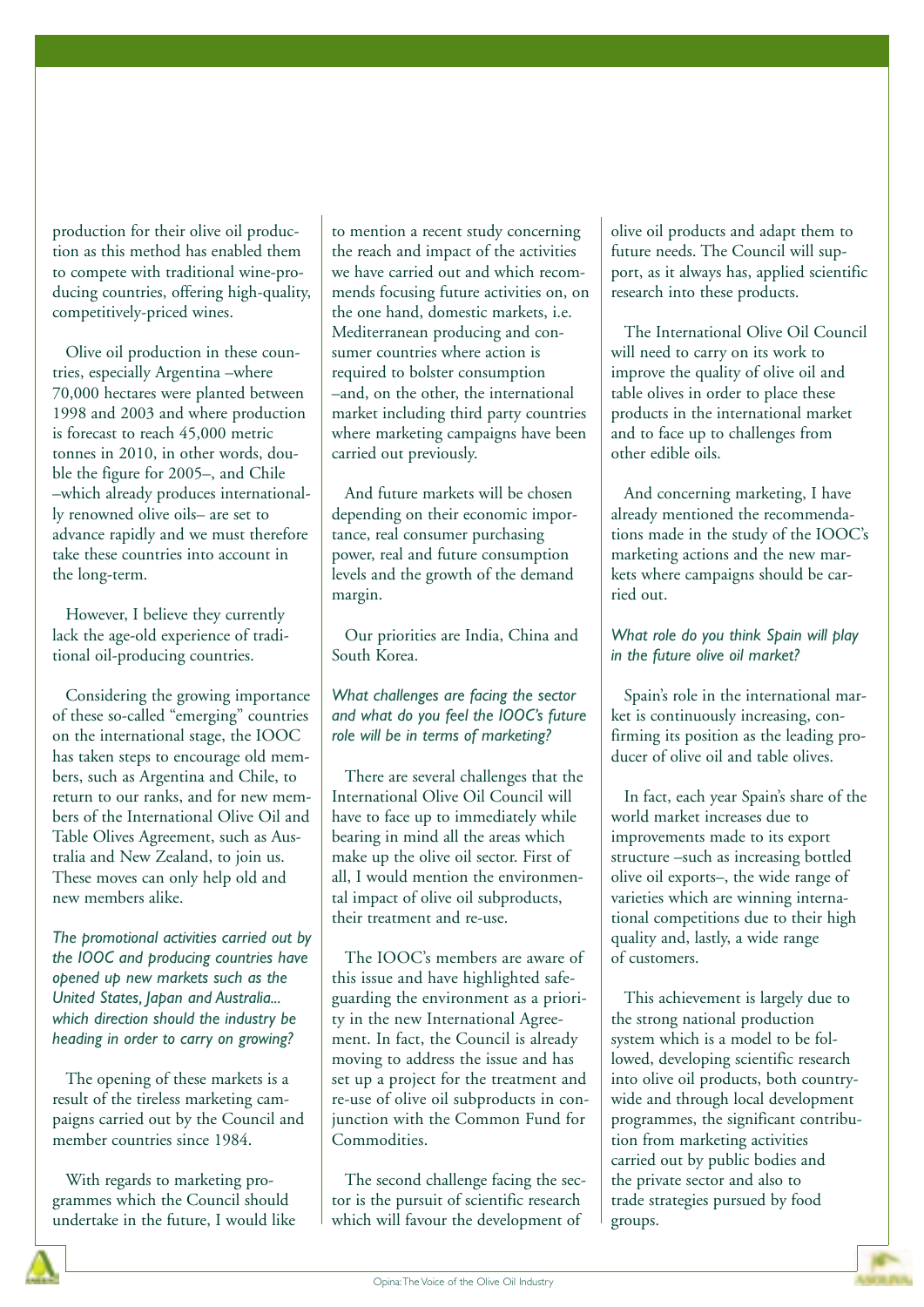

uring the first 11 months of the 2005/2006 campaign (November to September), exports by ASOLIVA member companies rose 12.36% compared to the same period the previous campaign (226,538 tonnes vs. 201,615 tonnes in 2004/2005). *D* uring the first 11 months<br>of the 2005/2006 cam-<br>paign (November to Sep-<br>tember), exports by<br>countries fell by 18.03%. Exports of

Exports of olive oil sold in containers of less than 5 litres to EU countries have soared by 132.70% to 45,565 tonnes vs. 19,581 tonnes during the previous campaign. However, exports to non-EU countries fell by 1.86%. Exports of bottled olive oil to all destinations rose by 31.63%. This means that a total of 103,550 tonnes were exported during this campaign, compared to 78,666 tonnes last year.

ers of over 5 litres to EU countries rose by 5,58%, whilst exports to non-EU countries fell by 18.03%. Exports of olive oil sold in containers of over 5 litres, regardless of country of destination, rose by 0.03%. This means that a total of 122,988 tonnes were exported during this campaign, compared to 122,949 tonnes last year.

Exports of olive oil to the EU, regardless of the type of container, rose by 27.48%, whilst exports to non-EU countries fell by 7.17%. Exports, regardless of country of destination or type of container, rose by 12.36%. Thus, a total of 226,538 tonnes were exported this year compared to 201,615 tonnes last year.

According to customs office data, exports from Spain during the first 10 months of the 2005/2006 campaign (November 2005 to August 2006) totalled 304.211, up to 111 tonnes, 15.17% less than the 358,598 tonnes exported during the 2004/2005 campaign.

Of the export figures recorded by ASOLIVA members during the current campaign (November 2005 to April 2006), we would highlight that 54,586 tonnes in containers of less than 5 litres were exported to all destinations, of which 35,818 tonnes were exported as extra virgin olive oil, accounting for 65.26% of the total extra virgin oil exported in containers of less than 5 litres.

#### **Comparison of Olive Oil Exports during the 2004-2005 and 2005-2006 Campaigns, and 2005-2006\***

|                |                                              |                           |              | <b>Figures in tonnes</b>              |                           |              |              |                                 |              |
|----------------|----------------------------------------------|---------------------------|--------------|---------------------------------------|---------------------------|--------------|--------------|---------------------------------|--------------|
| Month/Year     | <b>Bottles containing less than 5 litres</b> |                           |              | Bottles containing more than 5 litres |                           |              | <b>Total</b> |                                 |              |
|                |                                              |                           |              |                                       |                           |              |              |                                 |              |
|                | <b>EU</b>                                    | 3 <sup>rd</sup> Countries | <b>Total</b> | <b>EU</b>                             | 3 <sup>rd</sup> Countries | <b>Total</b> | <b>EU</b>    | 3 <sup>rd</sup> Countries Total |              |
| $11 - 12/2004$ | 3,408                                        | 10,134                    | 13,542       | 16,490                                | 7,093                     | 23,583       | 19,898       | 17,227                          | 37,125       |
| 01-09/2005     | 16, 173                                      | 48,951                    | 65,125       | 77,571                                | 21,796                    | 99,366       | 93,744       | 70,747                          | 164.491      |
| Campaign T.    | 19,581                                       | 59,085                    | 78,666       | 94,061                                | 28,889                    | 122,949      | 113,642      | 87,974 201,615                  |              |
|                |                                              |                           |              |                                       |                           |              |              |                                 |              |
| Month/Year     | <b>Bottles containing less than 5 litres</b> |                           |              | Bottles containing more than 5 litres |                           |              | <b>Total</b> |                                 |              |
|                |                                              |                           |              |                                       |                           |              |              |                                 |              |
|                | <b>EU</b>                                    | 3 <sup>rd</sup> Countries | <b>Total</b> | <b>EU</b>                             | 3 <sup>rd</sup> Countries | <b>Total</b> |              | <b>EU 3rd Countries</b>         | <b>Total</b> |
| $11 - 12/2005$ | 8,351                                        | 11,184                    | 19,535       | 14,814                                | 4,191                     | 19,005       | 23,165       | 15,375                          | 38,540       |
| 01-09/2006     | 37,214                                       | 46,801                    | 84,015       | 84,494                                | 19,489                    | 103,983      | 121,708      | 66,291                          | 187,998      |
| Campaign T.    | 45,565                                       | 57,986                    | 103,550      | 99,308                                | 23,680                    | 122,988      | 144,872      | 81,665 226,538                  |              |
|                |                                              |                           |              |                                       |                           |              |              |                                 |              |
| % Campaign     | 132.70                                       | (1.86)                    | 31.63        | 5.58                                  | (18.03)                   | 0.03         | 27.48        | (7.17)                          | 12.36        |
| Year<br>%      | 130.09                                       | (4.39)                    | 29.01        | 8.93                                  | (10.58)                   | 4.65         | 29.83        | (6.30)                          | 14.29        |

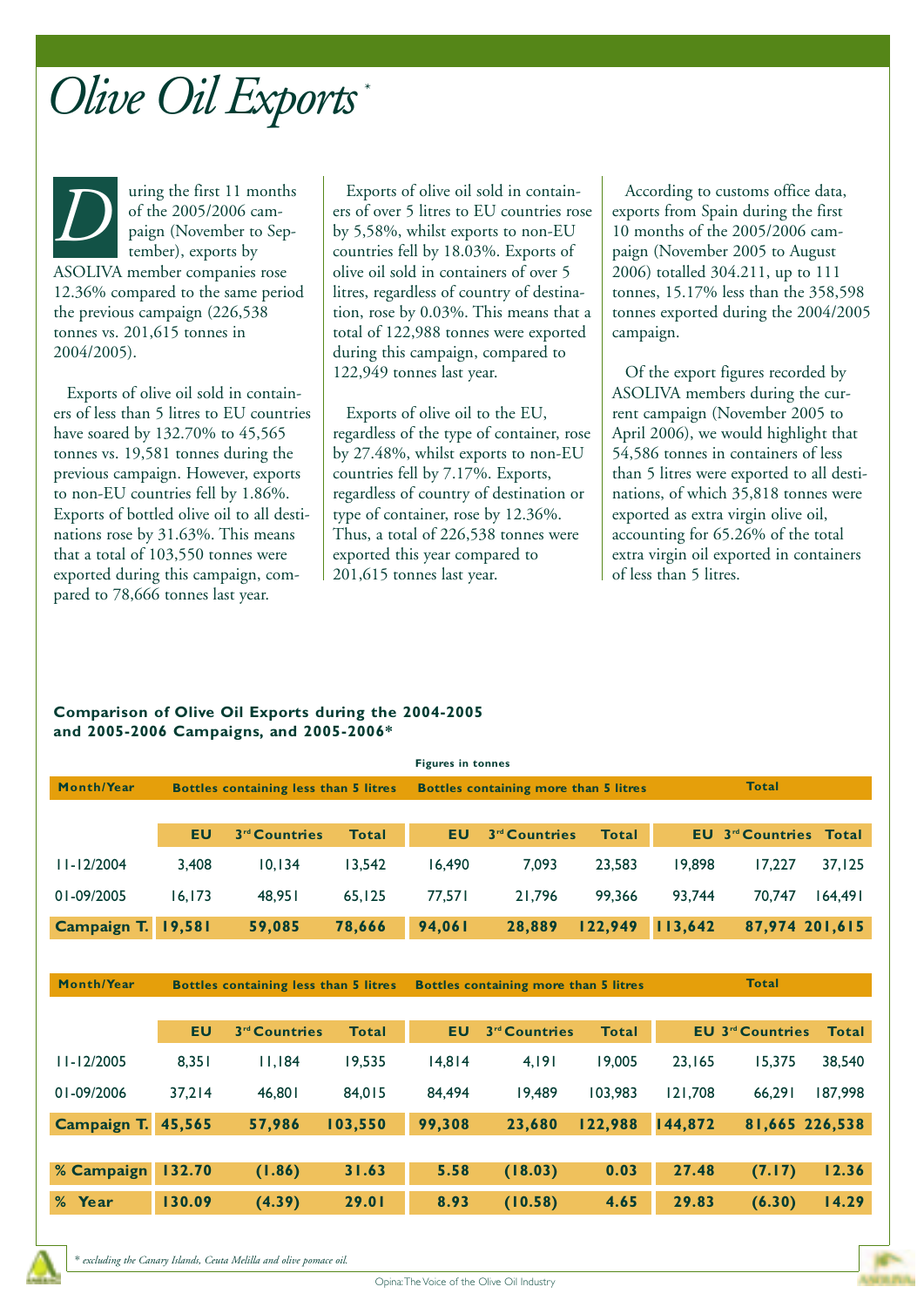## *Nutritional Labelling of Oils*

he Ministry for Agriculture, Fisheries and Food recently published a report on the importance which consumers and distributors give to the nutritional labelling of foods. 61.2% of consumers say that they always, or nearly always, read the labelling. According to the survey, Spanish consumers are able to find the information they are looking for easily and rate label understandability at 5.9. *T*

Leaving aside their views on brands, which has not been assessed in this survey, consumers and distributors stated that they are most interested in the expiry or "best before" date, usage and storage information and ingredients. The next most important aspect, and one which rated nearly as highly as the previous, is the food's nutritional or health properties.

Information on a food's nutritional and health properties is at the centre of a fierce debate about the influence of a healthy diet and physical activity in preventing excessive weight gain, obesity and certain chronic illnesses. The information contained in the nutritional labelling should provide the consumer with the details needed to make an informed decision.

Strategies are being promoted worldwide to fight against the imbalances caused by unsuitable food and lack of physical activity which is leading to more and more cases of obesity and a rise in certain chronic illnesses in the majority of countries in the western world.

Information on a food's nutritional and health properties used commercially, be they as part of a marketing campaign or in labelling, must meet the demands of the educated consumer. In the European Union today

this nutritional information is not part of obligatory labelling but is mandatory when a product is marketed as having certain nutritional or health properties. For example, if a food or drink is advertised or labelled as being "high in calcium" the labelling must specify the amount of calcium in accordance with two specific benchmarks or groups defined by EU legislation. These general guidelines concerning nutritional labelling were introduced into Spanish legislation under Royal Decree 930/92 of 17 July, which specify the only two models which can be used when presenting nutritional information on labelling (see tables).

| Group 1(1)                |
|---------------------------|
| Average nutritional value |
| Nutritional value         |
| Proteins                  |
| Carbohydrates             |
| Fat                       |

| Group 2(1)                |  |  |  |  |
|---------------------------|--|--|--|--|
| Average nutritional value |  |  |  |  |
| <b>Nutritional value</b>  |  |  |  |  |
| <b>Proteins</b>           |  |  |  |  |
| Carbohydrates             |  |  |  |  |
| of which sugars           |  |  |  |  |
| $Fat^{(2)}$               |  |  |  |  |
| of which saturates        |  |  |  |  |
| <b>Fibre</b>              |  |  |  |  |
| Sodium                    |  |  |  |  |

*1) The information must be expressed in 100 grams or 100 millilitres.*

*(2) Whenever the amount, type of fatty acids or amount of cholesterol is stated, this figure must always be followed by the total fat content broken down as follows:*

- *Fat (in grams), of which: - Saturated (in grams)*
- *Monounsaturated (in grams)*
- *Polyunsaturated (in grams)*
- *Cholesterol (in milligrams)*

Within the EU there is an increasing number of foods which show nutritional information. Sometimes differences arise due to the varying levels of legislation in each country which do not provide consumers with sufficient protection and which can limit the free movement of these products leading to conditions of uneven competition. After lengthy debate, a regulation has been approved which will be applied to all member states as of 2007. This will bring existing EU and national legislation into line over food labelling, presentation and advertising even if foods are sponsored by public authorities.

Based on the general principle applicable to all labelling –which does not allow false, ambiguous or misleading information– nutritional information must be based on scientific research proving that a product has nutritional or physiological benefits and the conditions which a food must meet and the requirements to use these nutritional statements or health claims in marketing campaigns.

Under this regulation, there are three types of statements:

#### 1.Nutritional.

- 2.Those regarding healthy properties which concern reducing the risk of succumbing to an illness, and promoting physical development and children's health.
- 3.Others concerning health properties separate to those listed above.

It will be some time before this regulation is fully applicable as lists need to be drawn up of the statements which will be permitted and the conditions under which they may be used.